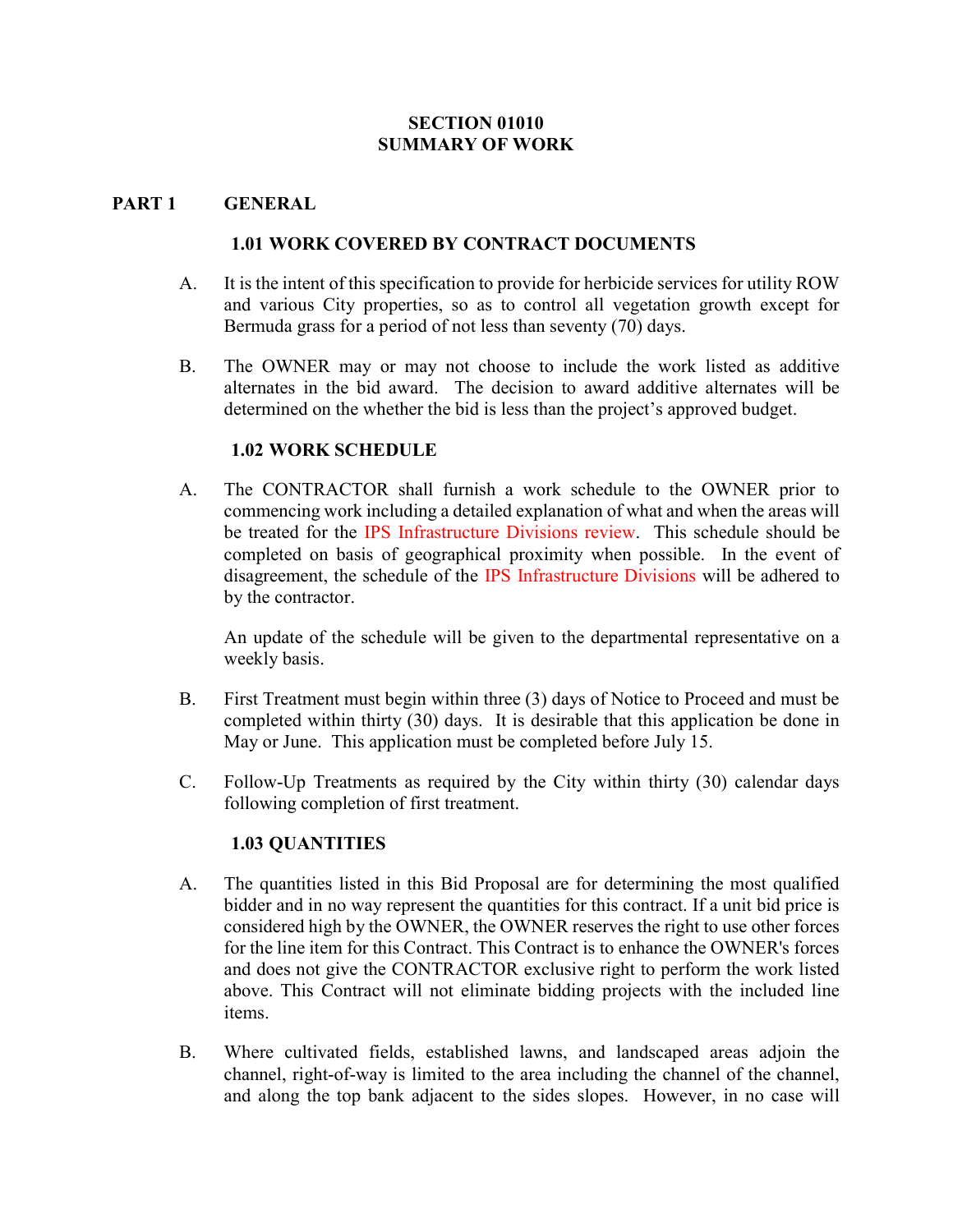Contractor's operations be permitted to encroach upon or interfere with cultivation of growing crops.

C. Prospective bidders are urged to make a complete inspection of the property to be treated. Failure to do so will not relieve them of any of the provisions of the scope of work.

### 1.04 CONTRACTOR'S USE OF PREMISES

- A. CONTRACTOR shall coordinate use of premises under direction of OWNER.
- B. CONTRACTOR shall assume full responsibility for the protection and safekeeping of products under this Contract, stored on the site.
- C. CONTRACTOR shall move any stored products, under CONTRACTOR's control, which interfere with operations of the OWNER.

#### 1.05 OWNER OCCUPANCY

A. OWNER will occupy the premises during the entire period of construction for the conduct of its normal operations. Cooperate with OWNER's designated representative in all construction operations to minimize conflict, and to facilitate OWNER usage.

#### 1.06 SUBMITTALS

- A. The chemical agents that the CONTRACTOR proposes to use shall be submitted at the time of the bid submittal.
- B. The CONTRACTORS qualification requirements shall be submitted at the time of bid submittal.
- C. The CONTRACTOR shall submit a traffic control plan meeting MUTCD for any work areas in the City street right of way.

#### 1.07 SITE ACCESS

A. The CONTRACTOR shall be responsible in removing any fencing, trees, or debris to access project sites. All fencing or vegetation shall be replaced with like material and approved by the OWNER. The OWNER will flag or mark all easements.

#### 1.08 CONTRACTOR RESPONSIBILITIES

- A. The CONTRACTOR shall be responsible for any damages to public or private property.
	- 1. The Contractor will control his/her operation in order to avoid damage to the areas and will be responsible for any and all damages the Contractor causes.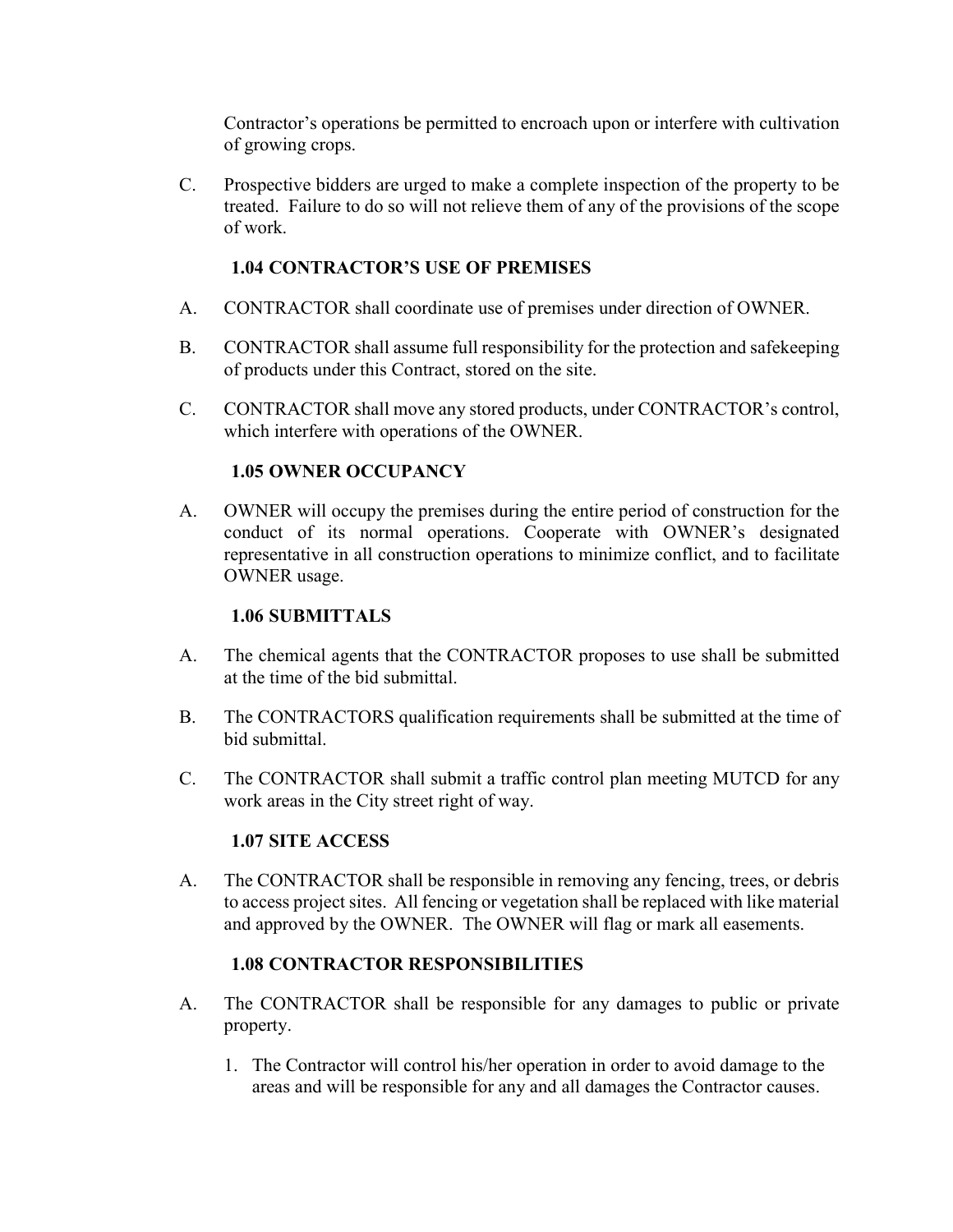- 2. The Contractor will be held liable for any damage incurred to yards, gardens, and other private properties damaged as a result of over spray. The Contractor will also be responsible for damage caused to areas not authorized by the City to be treated.
- 3. Any Bermuda grass killed or permanently damaged will be replanted by the Contractor by means of seeding and growth will be assured. Replanting will be done at no additional cost to the IPS Infrastructure Division.
- 4. Complaints from residents or business owners resulting from work performed under this contract will be received and recorded by the City then forwarded to the contractor. The contractor must contact with the person or persons registering the complaint within twenty-four (24) hours and do whatever is necessary to investigate the situation and make a sound judgment as to its authenticity. If in fact, a liability situation does exist, every effort will be taken to insure that the claim is settled as expeditiously as possible. In each case, the City will be kept informed as to the disposition of complaints.
- 5. The contractor must immediately notify the appropriate City representative when they realize any property damage and the intended plan to cure the situation.
- B. The CONTRACTOR is responsible for maintaining a competent and coherent staff.
	- 1. Contractor must have modern communications (cell phone and/or pagers) available to business customers and field staff. Contractor must provide a working telephone (cell phone and/or pager) number for service area calls.
	- 2. Contractor shall furnish all necessary labor, supervision, equipment, materials, tools, transportation, supplies, insurance, licenses, and permits necessary to properly and legally complete the service functions of the Contract in an orderly and workmanlike manner.
	- 3. Contractor shall supervise and direct the work and his employees to the best of his or her ability and be solely responsible for all techniques, procedures, coordination of services, and actions by his employees.
	- 4. Contractor service personnel shall maintain a neat appearance in suitable clothing, with identifying company attire; i.e. T-Shirt and Hat.
	- 5. The Contractor shall ensure their employees are equipped with adequate personal protective equipment while performing contract services. Such personal protective equipment shall include, but is not limited to; goggles, safety glasses, face shields, gloves, safety vests, protective masks, etc.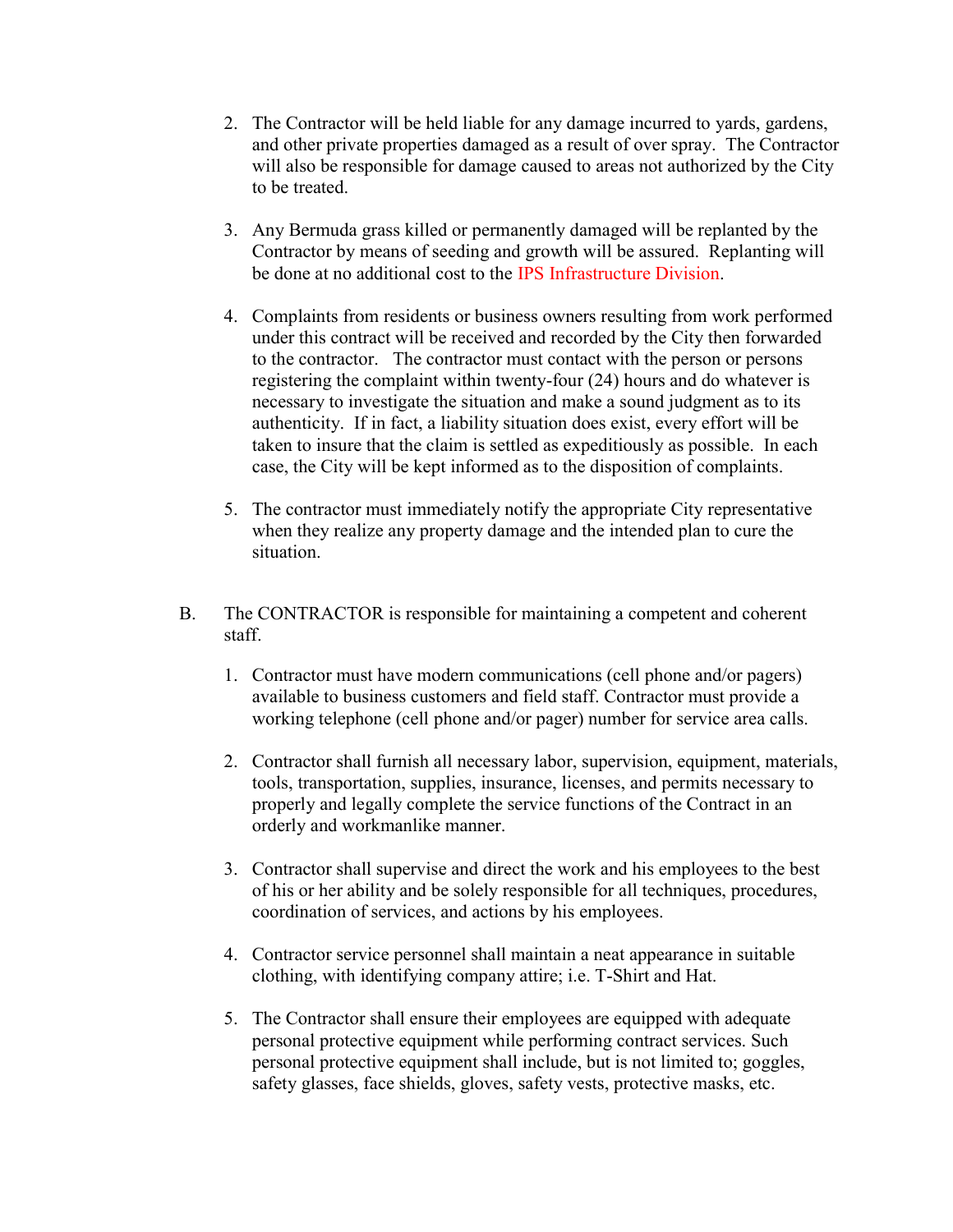- 6. Contractor will comply with the Alabama Department of Transportation, Herbicide Treatment Recommendations, as set forth in CHAPTER IV: ALDOT HERBICIDE TREATMENT RECOMMENDATIONS, A MANUAL FOR ROADSIDE VEGETATION MANAGEMENT, (2014 Edition or latest revision).
- C. The CONTRACTOR is responsible for all traffic control measures.
	- 1. Contractors shall comply with State of Alabama Department of Transportation regulation concerning traffic control devices. Contractor shall provide signs, i.e. "Herbicide Equipment Ahead", barricades, and/or flashing lights, as necessary, for the protection of the work and the safety of the public.
- D. The CONTRACTOR is responsible for necessary permits.
	- 1. Contractor will obtain all Permits for Placement of Herbicides on Rights-of-Way by Utilities from the Alabama Department of Transportation and supply the City's representative with documentation of said permits.

## 1.09 CONTRACTOR MINIMUM SERVICE REQUIREMENTS

- A. The Contractor will be required to inspect each area prior to application for the location of any livestock along with any desirable vegetation such as gardens, landscaped lawns, crops, or tree orchids adjacent to the treated areas. Prior to an application, the Contractor will provide the City's representative with a list of locations not to be treated, address, telephone number, and reason for not treating the particular location. Contractor will supply the City with a map and/or maps showing all areas to be treated or not to be treated that particular year.
- B. The Contractor will report any potential problems that are not designated by the prior inspection, such as erodible areas which could be worsened by the herbicide application. The Contractor will contact the City's representative and show them the questionable area before any work is performed on that site.
- C. All weeds, grass and brush will be eliminated except Bermuda grass.
- D. Producing pecans or desirable trees located along or near the top banks of the channel are not to be treated and all efforts will be made to avoid damaging these trees.

# 1.10 CONTRACTOR QUALIFICATIONS

A. The CONTRACTOR shall demonstrate a minimum level of five years' experience in herbicide application. The contractor must have performed at least five other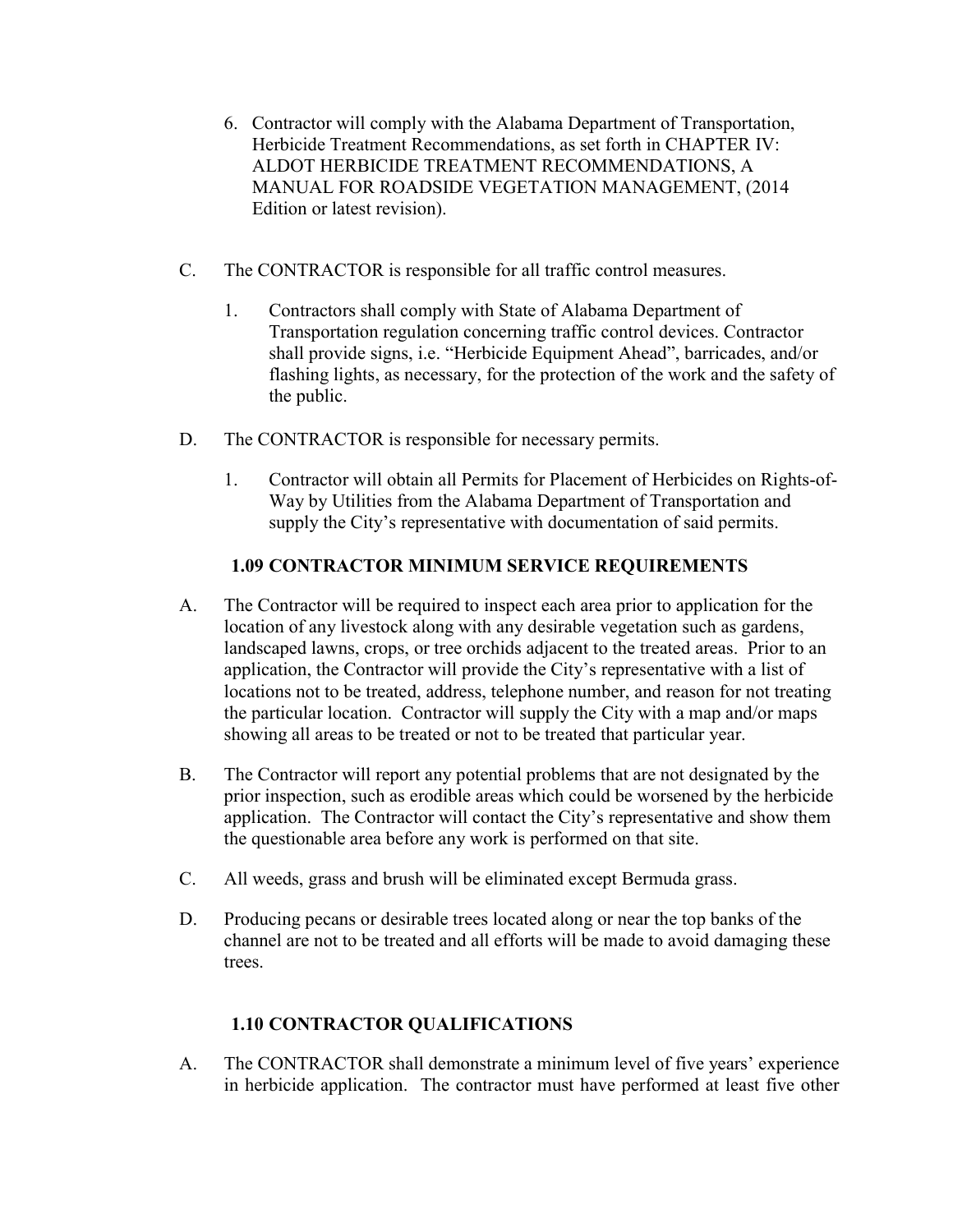jobs of similar size and have treated 300,000 linear feet of ROW with its personnel within the last 24 months.

- B. The contractor shall possess all necessary licenses. The following is required for this contract. A copy of all required licenses and permits shall be provided bid response.
	- 1. State of Alabama General Contractor's License for Herbicide Application, [Required by Ala. Code §34-8-1, et seq. (1975)] **GENERAL** CONTRACTOR'S LICENSE NUMBER MUST BE NOTED ON THE OUTSIDE OF THE PROPOSAL RESPONSE ENVELOPE.
	- 2. Alabama Department of Agriculture and Industries Professional Services Permit [Required by Ala. Code §2-27-2, et seq. (1975)]
	- 3. Commercial Pesticide Applicator License for each supervisor.
	- 4. Commercial Pesticide Applicator Certification for Rights-of-Way and Aquatic for each applicator.
	- 5. City of Tuscaloosa Business License. (Not required to submit a bid but must be obtained upon contract award)
	- 6. Alabama Department of Environmental Management NPDES General Permit (Required by Ala. Code §22-22A-1 to 22-22A-15 et seq. (1975))
	- 7. The State of Alabama must certify each person actually spraying as a Commercial pesticide applicator for custom handgun foliar treatment application and be a certified applicator licensed by the Alabama Department of Agriculture and Plant Industries in the Rights-of-Way and Aquatic Categories ((NO EXCEPTIONS).
		- a. Submit the names of two (2) licensed supervisors with a minimum of five (5) years' experience.
		- b. Submit the names of four (4) certified applicators with a minimum of three (3) years' experience in the Right-Of-Way and Aquatic categories who are bona fide employees of the contractor. Contractor to furnish a listing with names, addresses and telephone numbers along with photo copies of each person's employee ID card issued by the State and their Certified Commercial Pesticide Applicator Certificate.
- C. Contractors not meeting the minimum qualifications specified shall not be considered for award of the contract.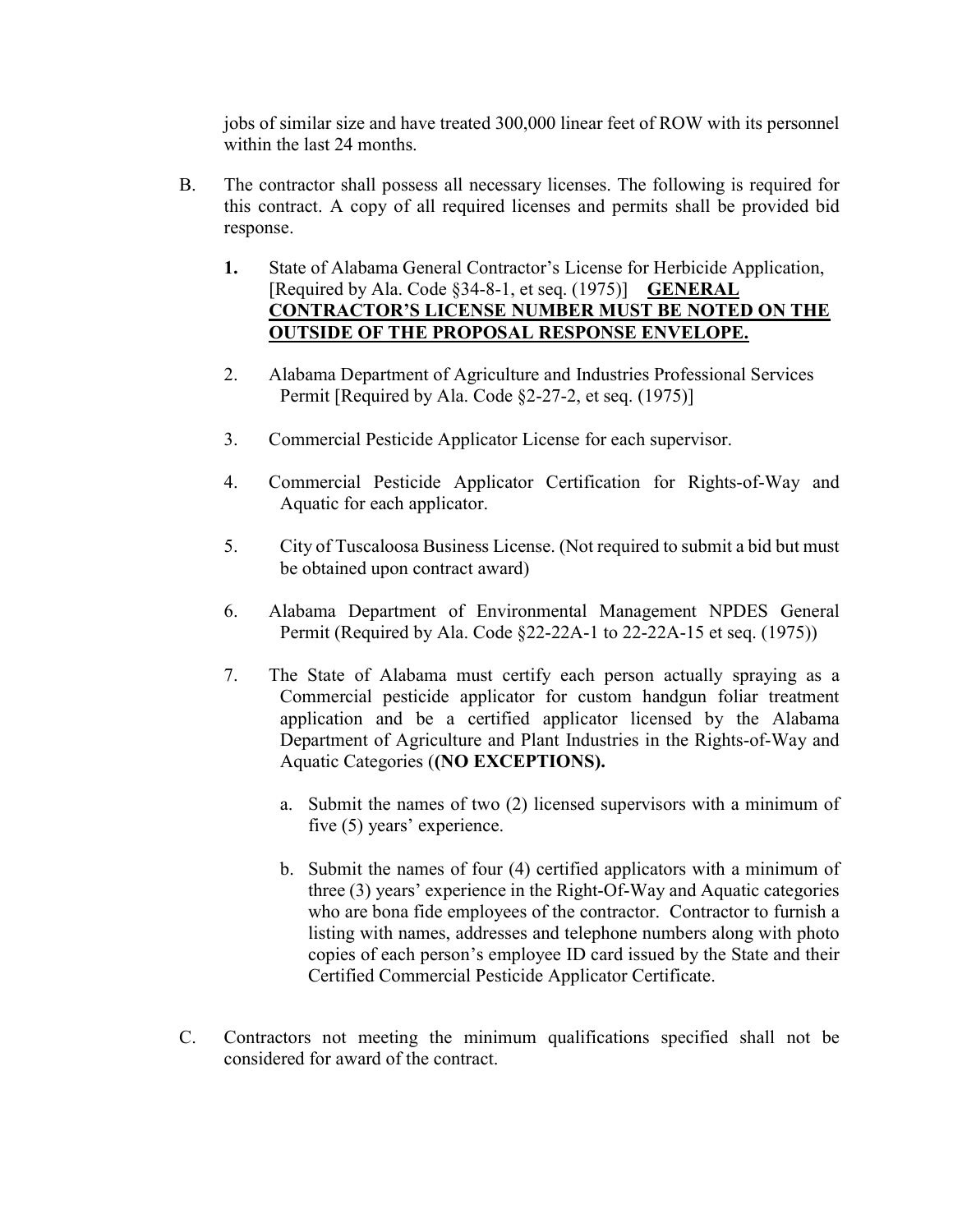#### 1.11 OWNER RESPONSIBILITIES

- A. An owner representative will accompany the contractor's crew for all work.
- B. The owner shall provide a source of potable water at a location or locations to be designated by the owner.
- C. The owner shall provide access to all sewers being treated.

### PART 2 PRODUCTS

## 2.01 COMPOSITION OF THE CHEMICAL HERBICIDE CONTROL **MATERIAL**

- A. The herbicide used in treatment of vegetation in drainage channel easements, except aquatics, will consist of a combination of herbicide products that will effectively control all vegetation, except Bermuda grass.
- B. The Contractor will comply with all pesticide herbicide application requirements as set forth by the Alabama Department of Agriculture and Commerce, Division of Plant Industries, Federal Environmental Protective Agency requirements; and manufacturers' instructions provided with chemicals on labels and/or in accompanying brochures. The Contractor must submit MSDS to the Water and Sewer Department for its records.
- C. The products selected shall comply with the requirements set forth by the Alabama Department of Agriculture and Industries, Federal Environmental Protection Agency, and manufacturers labels.
- D. We believe the following products to be good choices for this work. Proposers must describe the products they propose and explain how they meet or exceed these products:
	- 1. SEWER OUTFALLS: Monsanto's ROUNDUP PRO CONCENTRATE herbicide at 19-24 ounces per acre combined with Dow Agro Science's GARLON 3A at 32 ounces per acre or MILESTONE VM herbicide at 7 ounces per acre and Du Pont's OUST EXTRA at 2.8 ounces per acre and/or Monsanto's OUTRIDER 1.33 ounces per acre combined with Brewer International's REBOUND surfactant, a deposition retention agent and defoaming agent, or approved equal.
	- 2. ALL AQUATIC GROWTH OR VEGETATION GROWING IN WATER: Monsanto's AQUAMASTER herbicide at two percent (2%) of total solution in clean water with one quarter (1/4%) of Brewer International's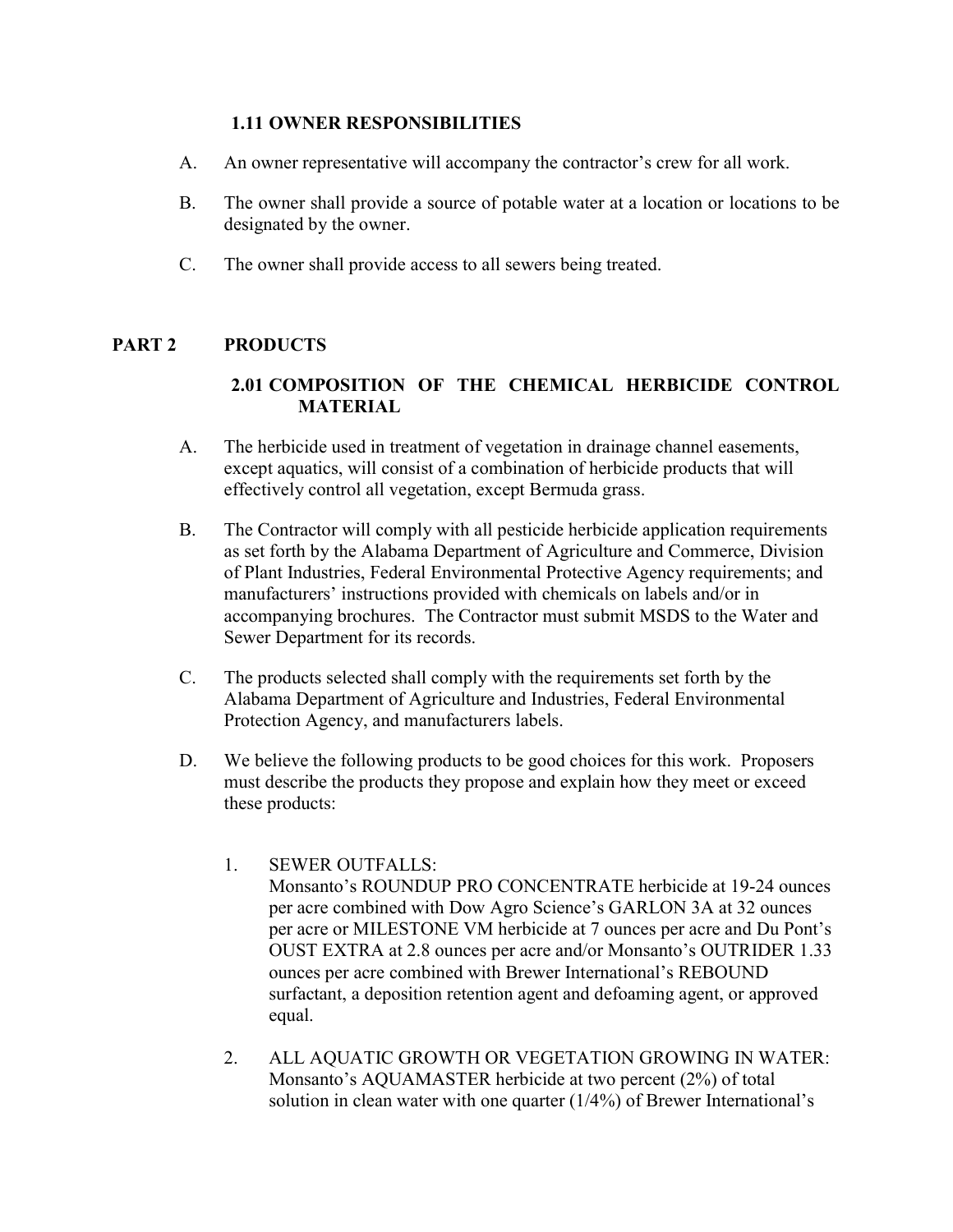REBOUND surfactant, deposition retention agent, and defoaming agent for all aquatic growth or vegetation growing in the water, or approved equal.

3. TREES:

Primary means of vegetation control in drainage channels will be foliar application. However, where trees exist that are too tall to be treated in this manner, a cut-bark treatment using Monsanto's ROUNDUP PRO CONCENTRATE (or approved equal) according to manufacturers' recommendation.

- E. Labels and MSDS for all products will be submitted with each bid.
- F. The specified mixtures are to be applied at a rate per acre, determined by the Contractor, so as to control all vegetation except Bermuda grass for at least seventy (70) days.

## 2.02 APPLICATION OF THE CHEMICAL HERBICIDE CONTROL MATERIAL REQUIREMENTS

- A. Custom handgun foliar treatment only by skilled, experienced, certified applicators should be the primary means of herbicide application.
- B. Contractor may utilize truck-mounted spray-rigs to access the areas to be treated by means of walking, wading or swimming as is necessary while using hoses to access the work. Large 4-wheel drive and other spray equipment will be kept out of the creeks to prevent damage to the channel and/or erosion.
- C. The Contractor will not apply any herbicide when rainfall is forecasted within four (4) hours of time of application, during periods of rainfall or immediately following periods of rainfall while vegetation retains rainfall moisture on the surfaces of plants.
- D. The Contractor will not apply any herbicide when wind speed is in excess of ten (10) mph.
- E. The Contractor, while in the process of applying herbicides, will acquire GPS tracts of all areas being treated. These GPS tracts will be submitted to the Maintenance Data Coordinator on a weekly basis. This will include initial treatments and any and all re-treatments.
- F. The Contractor will maintain daily contact with the CITY ROW Supervisor as to the Contractor's current work location and progress.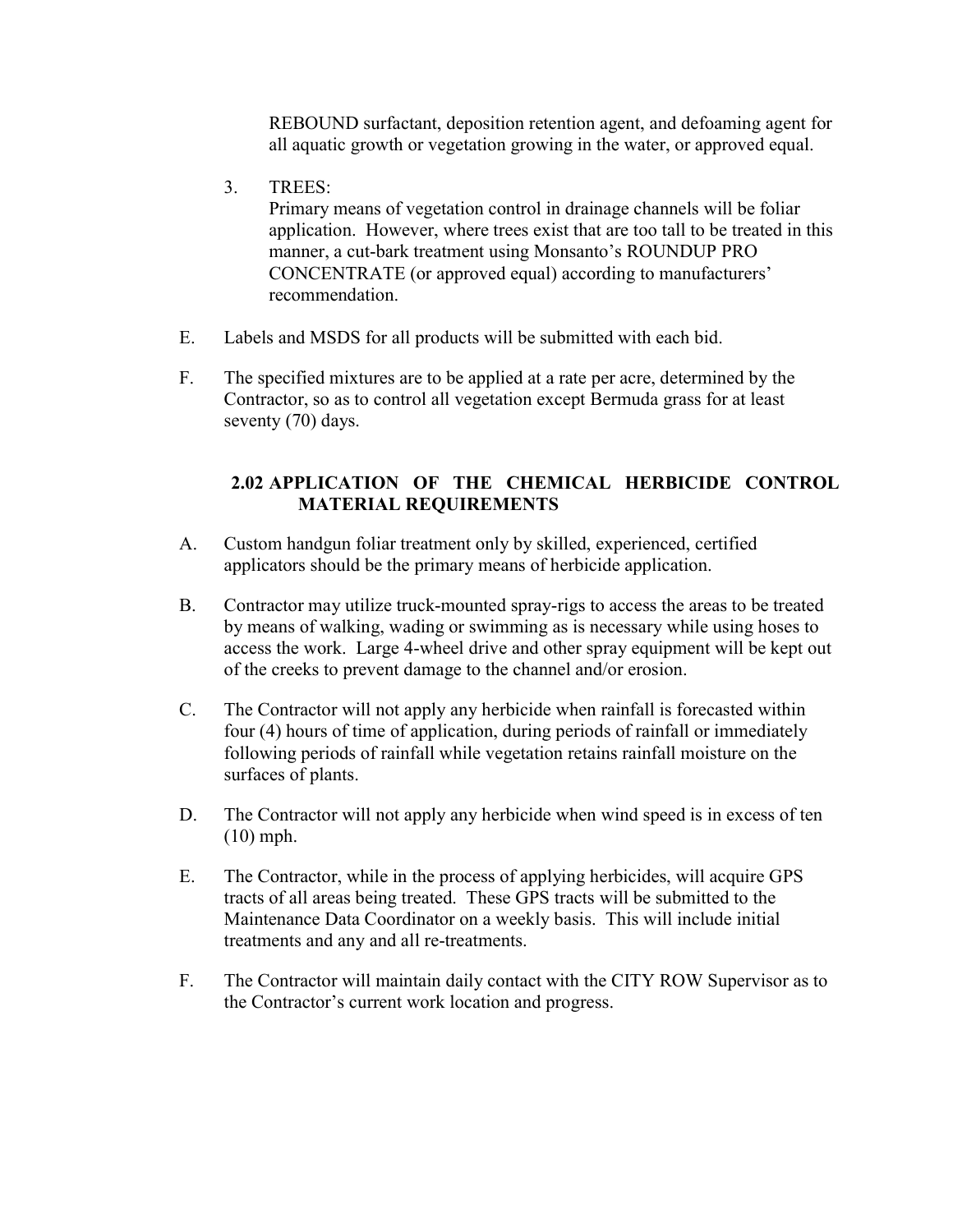### 2.03 APPLICATION OF THE CHEMICAL HERBICIDE EQUIPMENT REQUIREMENTS

- A. All equipment used by the Contractor for herbicide application must comply with all applicable State, Federal and OSHA Regulations.
- B. A permanent amber caution light will be mounted on top of each piece of equipment that operates near public roads.
- C. Equipment should be marked with the name of the contractor for identification purposes.
- D. Equipment must be clean and in proper working order at all times. Equipment found not to be in compliance with these specifications will be reason for the City to stop work.
- E. Work performed by the contractor may require transporting grounds care equipment from property to property, using truck and trailer haulers. Under no circumstances, (unless approved by the City), will contractors be allowed to park transport equipment on turf areas or mulched bed areas while servicing City properties. Contractors may park at meters, or in parking lots in designated parking spaces, on the day of their maintenance. The City will not require companies that are under contract with the City for Herbicide Services to feed parking meters while servicing their Water Works and Sanitary Sewer City properties.

### 2.04 APPLICATION OF THE CHEMICAL HERBICIDE INSPECTION REQIREMENTS

- A. No later than thirty (30) days after completion of each application a joint inspection by representatives of the contractor and the Water and Sewer Department will be made to decide the effectiveness of herbicide treatment. Contractor will supply the City with map and/or maps showing all areas that have received treatment. In addition to these joint inspections, the contractor will be required to conduct routine inspections during the growing season and present all findings to the City's representative.
- B. Any work deemed unsatisfactory by the City's representative will be retreated at no additional cost to the City. These re-treatments will not be limited to frequency, timing and/or width. A subsequent inspection of areas which receive spot treatments will be conducted to determine effectiveness of the treatment for further treatment.
- C. If retreatment continues to be unsuccessful, the City may require the contractor to reimburse monies paid (based on the identified portion of unacceptable work received) and may seek associated damages.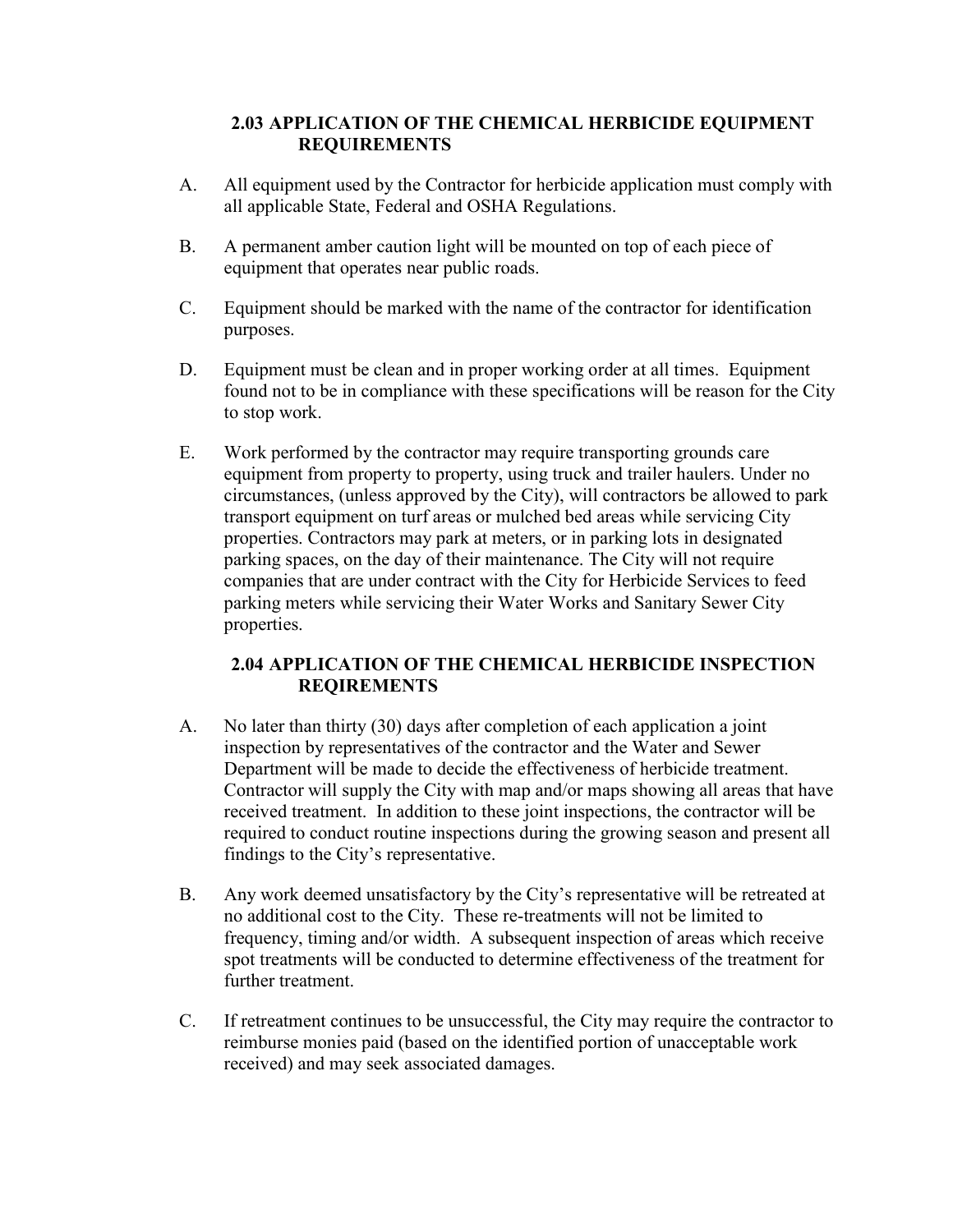D. Contractor will photograph all locations, before treatment and thirty (30) days after treatment, and provide copies of such documentation to the appropriate City representative. In addition, Contractor will supply the City a final map and/or maps indicating re-treatments and photograph locations.

### 2.05 APPLICATION OF CHEMICAL HERBICIDE MEASUREMENT AND PAYMENT FOR SERVICES

A. Measurement shall be based by the linear foot with a width up to thirty (30) feet treated per linear foot.

## PART 3 EXECUTION (NOT USED)

### END OF SECTION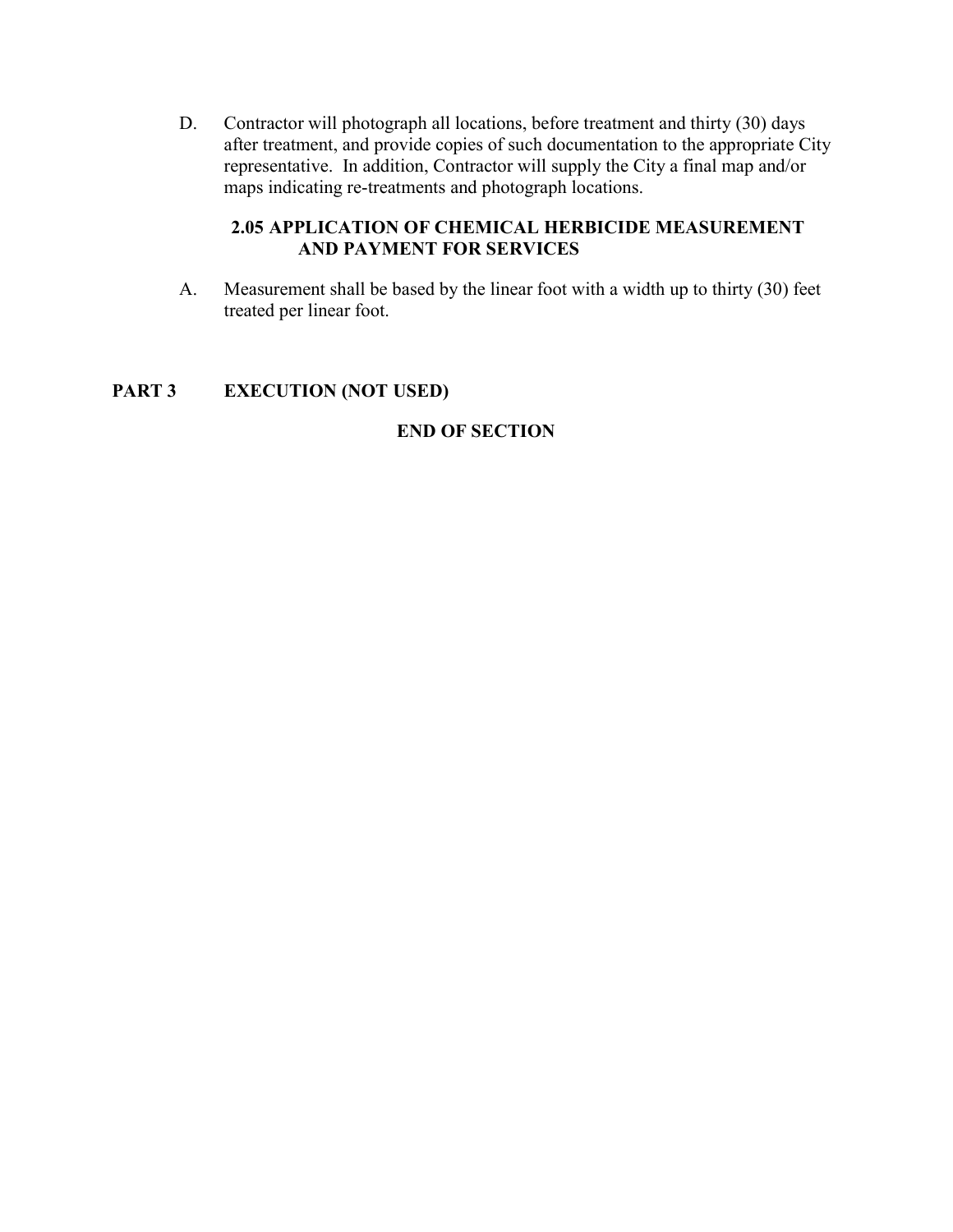## SCOPE OF SERVICE - AIRPORT

### A. Scope of Work:

- 1. The contractor will furnish all herbicides, personnel, qualified supervision and insurance to apply herbicides to vegetation growing on the Tuscaloosa Municipal Airport, Tuscaloosa, Alabama as indicated in Appendix 1.
- 2. Areas of the airport to receive herbicide treatment is further defined as follows:
	- a. Airport perimeter, security fence in all areas where maintenance by others precludes the need for treatment, including airport ramps, runways and taxiways.
	- b. A diamond area of 10 feet across at all airfield lights and signs.
	- c. The area between the runways and their adjacent taxiways, and along said runway where no adjacent taxiway to a runway, an area of 50 feet in width. The area outside of and along the taxiways and the end of the runways with a width of 30 feet.

#### B. Inspection of Work:

- 1. The Contractor will be required to inspect each area prior to application for the location of any desirable vegetation. Prior to an application, the Contractor will provide the Department of Transportation's representative with a map of locations to be skipped and reason for skipping the particular location. The Contractor will control his/her operation in order to avoid damage to the skipped areas and will be responsible for any and all damages.
- 2. No later than 30 days after the completion of each application a joint inspection by representatives of the contractor and the Department of Transportation will be made to determine the effectiveness of the herbicide treatment.
- 3. In cases where the herbicide application is not totally effective, follow-up treatments will be applied as required. A subsequent inspection of areas which receive spot treatments will be conducted to determine effectiveness of the treatment for further treatment.

### C. Schedule of Work:

1. All areas defined in scope of work will receive one herbicide spray treatment during 2016 as follow:

First Treatment - To commence within ten days of notice to proceed.

Second Treatment - To commence within ten days of notice to proceed and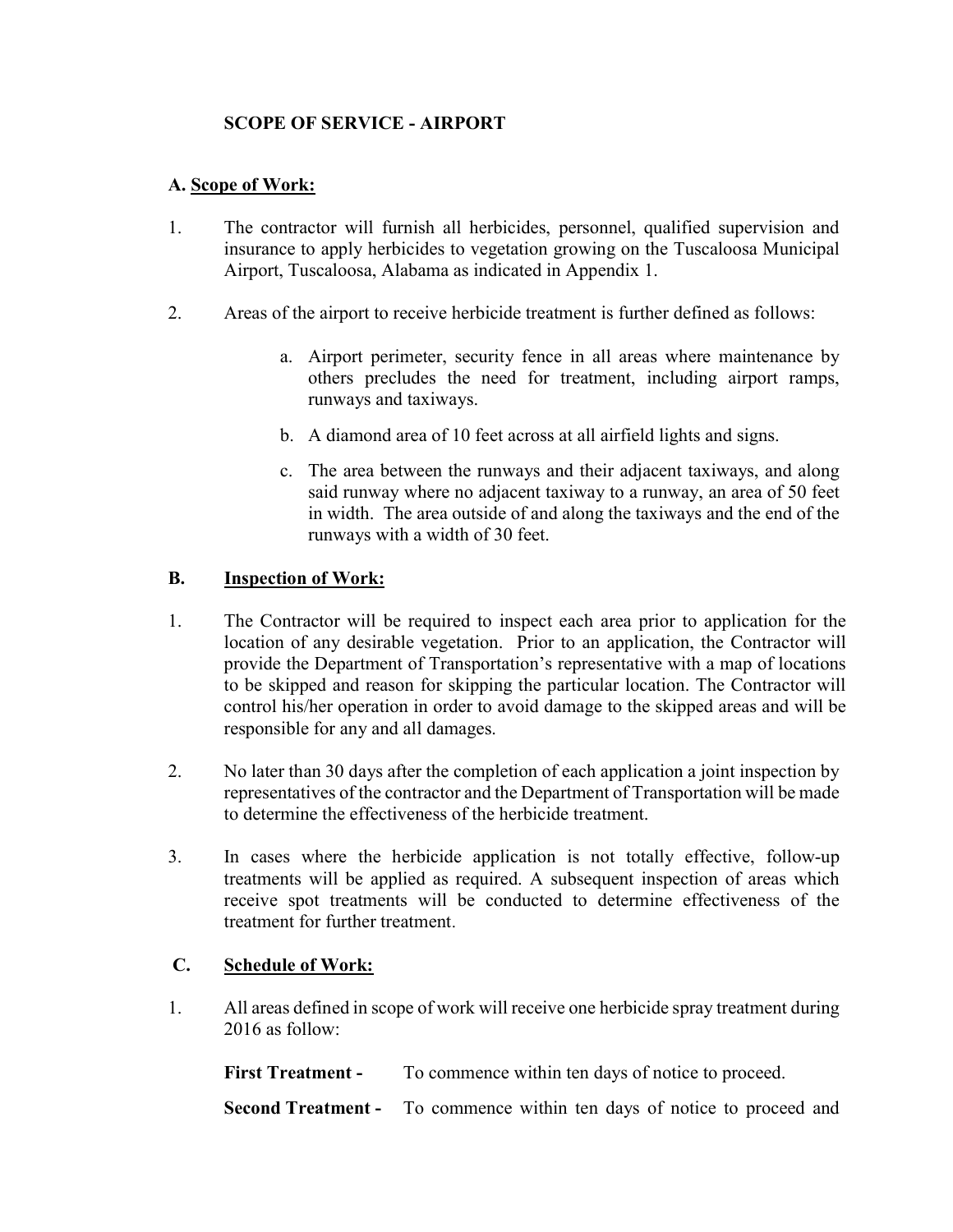beginning within 60-75 days of the first treatment.

**Third Treatment -** To commence within ten days of notice to proceed (if necessary) and beginning within 60-75 days of the second treatment.

| <b>Follow-up</b> |                                                                    |
|------------------|--------------------------------------------------------------------|
| Treatment -      | As required within (30) thirty days following completion of first, |
|                  | second and third treatments reflected above, when                  |
|                  | necessary to secure effective control as required by               |
|                  | these specifications.                                              |

- 2. The contractor will submit a work schedule, including a detailed explanation of what and when the areas will be treated, for the Transportation Department's review.
- 3. Herbicide application will not be performed when weather, wind, and/or temperature would be adverse to safe, effective herbicide application.

## D. Material Requirements:

- 1. The herbicides used in the treatment of vegetation, except aquatics, will consist of a combination of herbicide products which will effectively control all vegetation, except Bermuda grass. Any Bermuda grass that is killed or permanently damaged will be replanted, by the Contractor, by means of seeding, and growth will be assured. Replanting will be done at no additional cost to the City of Tuscaloosa.
- 2. Herbicides to be used for the Selective treatment of the airport will be strictly adhered to as follows. Use BASF's PLATEAU herbicide at (4) four ounces per acre combined with Syngenta's ENDURANCE herbicide, and Nufarm's WEEDAR 64 at manufacturers' recommended rates, or approved equal.
- 3. Use Monsanto's ROUND UP PRO herbicide at (2%) of total solution combined with (10) ten pounds of DuPont's KARMEX and Syngenta's ENDURANCE herbicide for Non-Selective treatment of growth or vegetation growing in fences, lights and signs or an approved equal.
- 4. The above herbicides shall be combined with water in sufficient volume so as to provide uniformed coverage.
- 5. Labels and MSDS for all products shall be submitted.
- 6. Spot treatments shall be made with the mixes listed above to achieve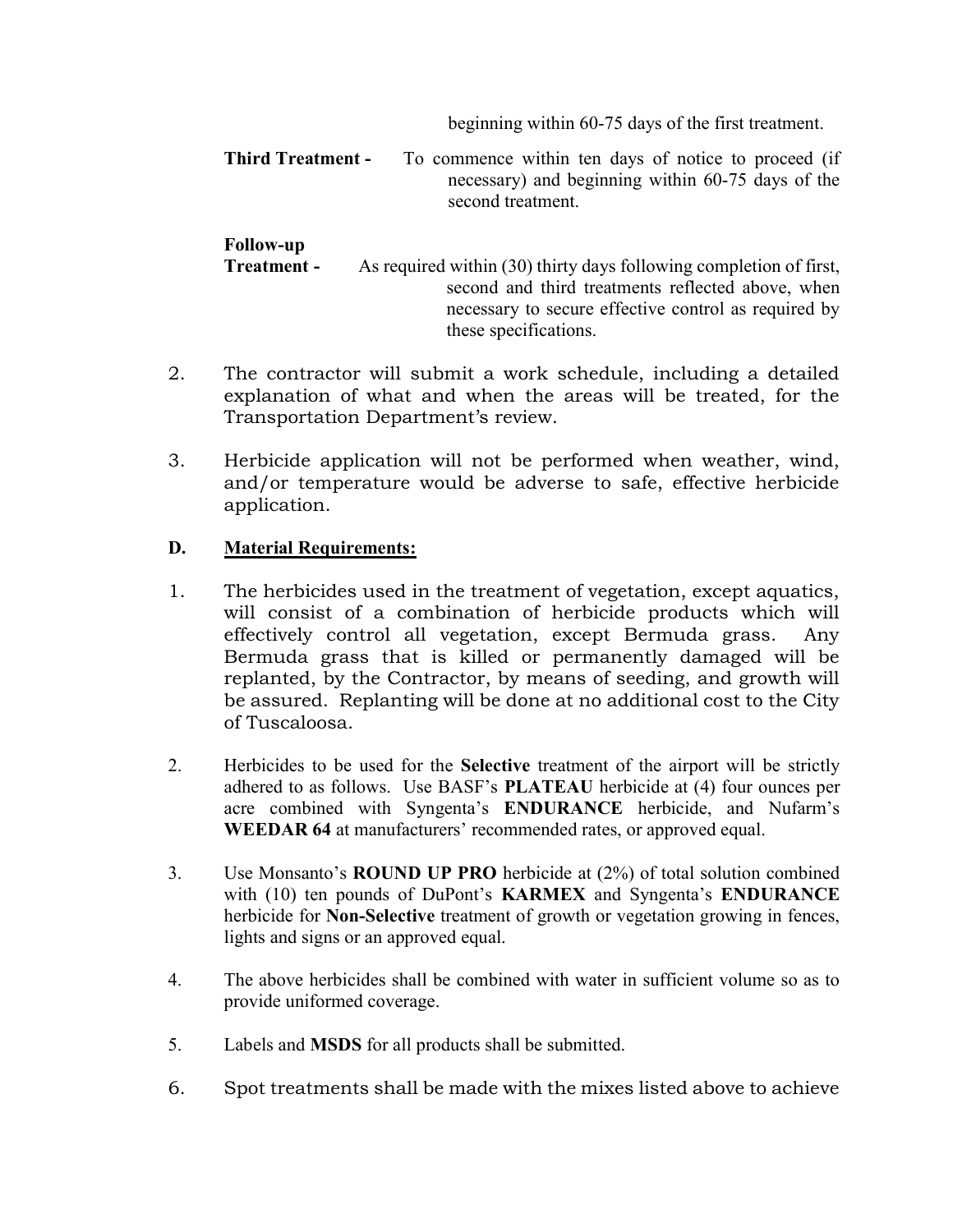desired control of vegetation as outlined in these specifications (see B.3).

- 7. Optional mixes may be considered but only upon written approval from the Transportation Department. The products selected shall comply with the requirements set forth by the Alabama Department of Agriculture and Industries, Federal Environmental Protection Agency, and manufacturers labels. Optional choices shall be deemed in no way to release the Contractor from all liability associated with their choice of herbicides for application on this project. MSMA herbicide will NOT be allowed for any treatment.
- 8. The City of Tuscaloosa reserves the right to pull samples from the tank mixtures used in the application of herbicides and have them tested by an independent lab to verify the contents are meeting contract specifications.
- 9. Primary means of vegetation control shall be foliar hand application. However, where trees are too tall to be treated in this manner exist, a cut-bark treatment using Monsanto's ROUND UP PRO (or approved equal) as per manufacturer's recommendation.
- 10. Producing pecan or desirable trees located along or near the security fence are not to be treated and all efforts shall be made to avoid damaging or killing of these trees.
- 11. The Contractor shall be held liable for any damage incurred to yards, gardens, and other private property damaged as a result of over spray or drift. The Contractor will also be responsible to damage incurred to areas not authorized by the Transportation Department to be treated with herbicide application.
- 12. The Contractor shall comply with all pesticide herbicide application requirements as set forth by the Alabama Department of Agriculture and Industries, Federal Environmental Protective Agency requirements, and manufacturer's instructions provided with chemicals on labels and/or in accompanying brochures. The Contractor should submit documentation of acceptability to the Transportation Department for its records.

### E. Equipment Requirements:

- 1. All equipment used by the contractor for herbicide application must be certified and licensed by the Alabama Department of Agriculture and Industries and must comply with all applicable State, Federal and OSHA Regulations. A permanent rotating amber caution light will be mounted on top of each piece of equipment that operates from public roads. All application equipment must be inspected and licensed by the Alabama Department of Agriculture and Plant Industries and bear the inspection label on the equipment.
	- 2. Aerial application will be prohibited in this contract.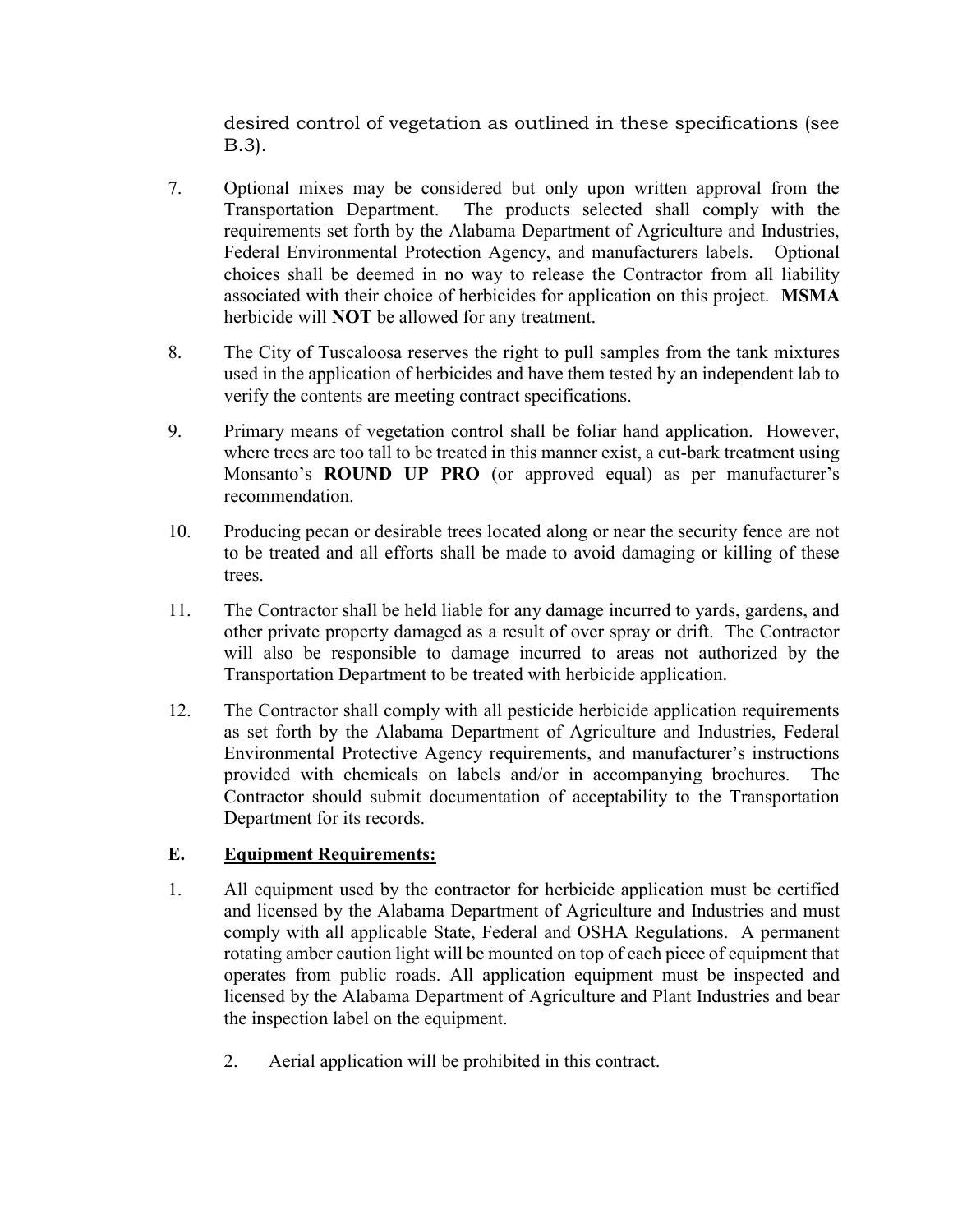## F. Method of Application:

- 1. Custom hand gun, tractor mounted and truck mounted spray equipment will be operated by only skilled, experienced applicators and shall be the primary means of herbicide application. Large 4-wheel drive tractors, skidders or tract types of equipment shall be kept off of the right-of-way to prevent damage or erosion to the right-of-way.
- 2. Each person actually spraying herbicide must be a certified applicator licensed by the Alabama Department of Agriculture and Plant Industries (NO EXCEPTIONS). All applicators shall wear uniforms at all times while working. Equipment must be clean and in proper working order at all times. Personnel or equipment found not to be in compliance with these specifications shall be reason for the Transportation Department to stop work.

## G. Construction Requirements:

- 1. The area of the airport within the aircraft operations area (AOA) to receive herbicide treatment is under the control of the ATCT during the hours of 7 a.m. – 8 p.m. Continuous radio contact with the ATCT, using City furnished radio, is required. During any other hours, continuous monitoring of pilots' radio traffic for coordination of ground vehicle movement with pilots via radio is required.
- 2. The Contractor shall be required to inspect each area prior to application for the location of desirable vegetation adjacent to the treated areas. The Contractor shall control their operation to avoid damage to these areas and shall be responsible for any and all damages.
- 3. Any work to be added or deleted under this contract shall be by Change Order only.
- 4. All documentation pertaining to the additions or deletions of work shall be maintained in a project file by the Transportation Department.

## H. Technical Specifications:

1. Vegetation is defined as all grasses, weeds, vines and brush (except Bermuda grass).

## I. General:

1. All weeds, undesirable grasses, and brush shall be eliminated except Bermuda grass. Any Bermuda grass that is killed or permanently damaged shall be replanted, by the Contractor, by means of seeding, and growth will be assured. Replanting shall be done at no additional expense to the City of Tuscaloosa.